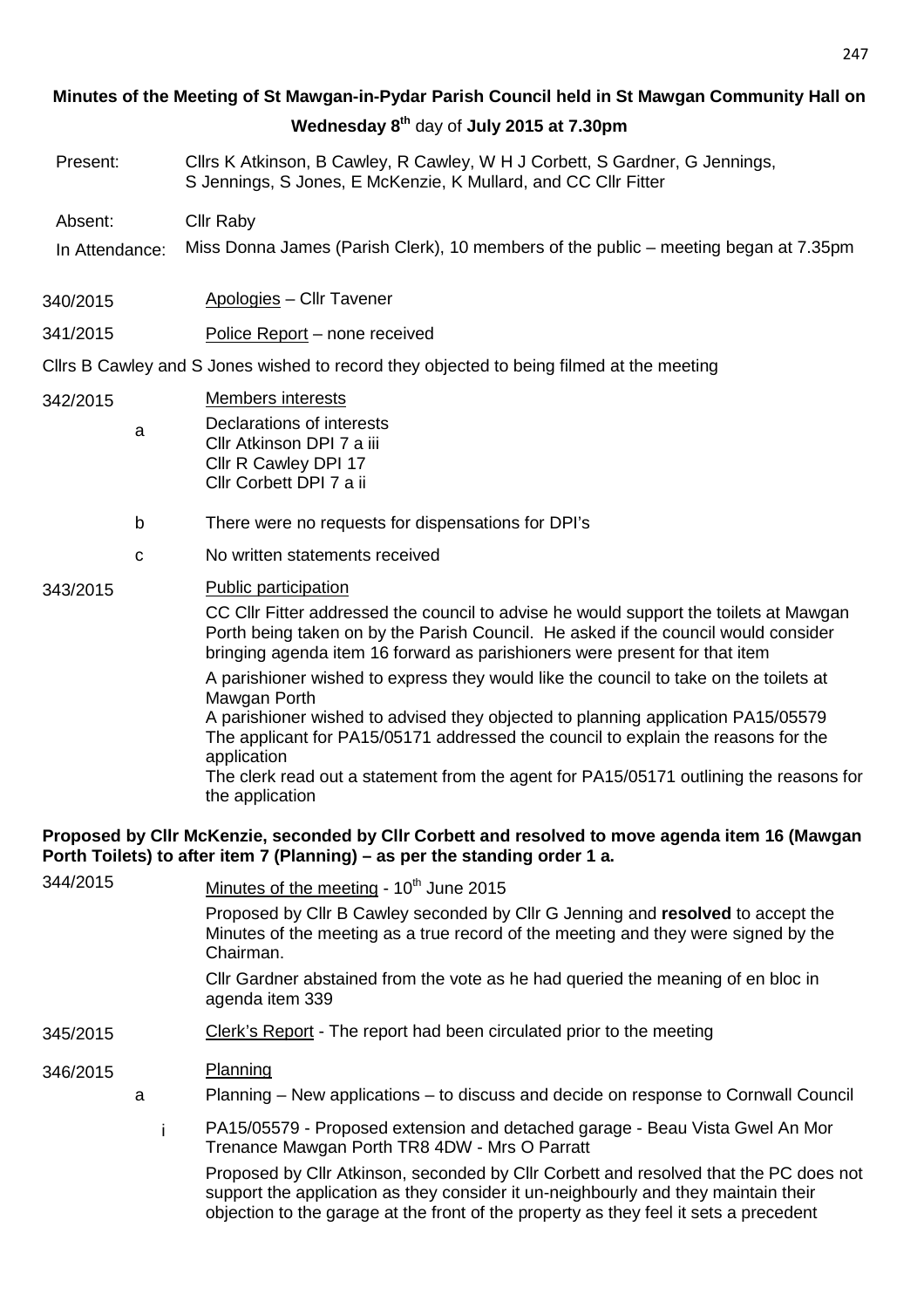# **Cllr Corbett left the room**

ii PA15/05171 - Erection of a two bedroom bungalow with garage and associated works -Land At Carloggas St Mawgan Newquay Cornwall TR8 4EQ - Mr Ian Mackintosh

Proposed by Cllr Jones, seconded by Cllr B Cawley and resolved that the council have no objection to the planning application

### **Cllr Corbett returned to the room**

#### **Cllr Atkinson left the room**

iii Any other planning applications received from Cornwall Council by the time of the meeting.

PA15/06161 - Application for proposed tree works to trees within a conservation area namely - T1 to T5 - 5 Leylandii Conifer - Looking to fell because of low amenity value and excessive shading to front garden, pond and house. To replace with mature lower level (up to 6ft high) bushes to ensure privacy from the road. - T6 Horse chestnut conker tree - we propose tidying of some branches over the driveway and garden to protect parked vehicles from falling debris and conkers and also need to remove the Ivy climbing up it to help it breathe. T7 - This tree of unknown name overhangs most of the driveway, we propose the removal of some weaker branches. Lanvean Farm Cottage Lanvean St Mawgan Cornwall TR8 4EY - Mr Matthew Wilkings Proposed by Cllr Corbett, seconded by Cllr R Cawley and resolved that the council have no objection to the application but wished to request that no unnecessary work be done to the horse chestnut tree

#### **Cllr Atkinson returned to the room**

- b Advices and decisions by Cornwall Council
- c To discuss planning enforcement issues to refer any new issues and updates none

# 347/2015 Working groups:

- a Beach and environment
	- i Working Group report none

# b Amenities

i Working Group report

Cllr R Cawley reported that the leat needed to be dug out and cleared. Vice-chairman to liaise with the clerk regarding contacting land owners

 $ii$  Temporary Maintenance Contract Tender – to receive an update from the amenities working group and ratify the decision made thereon

Cllr McKenzie updated the council on the decision made by the working group.

Proposed by Cllr McKenzie, seconded by Cllr Atkinson and resolved to ratify the decision of the working group

- c Transport and Rights of Way
	- i Working Group report
		- none

Council wished to thank CC/Highways for re erecting the T junction sign and removing the advertising signs, however new advertising signs have appeared so request these be removed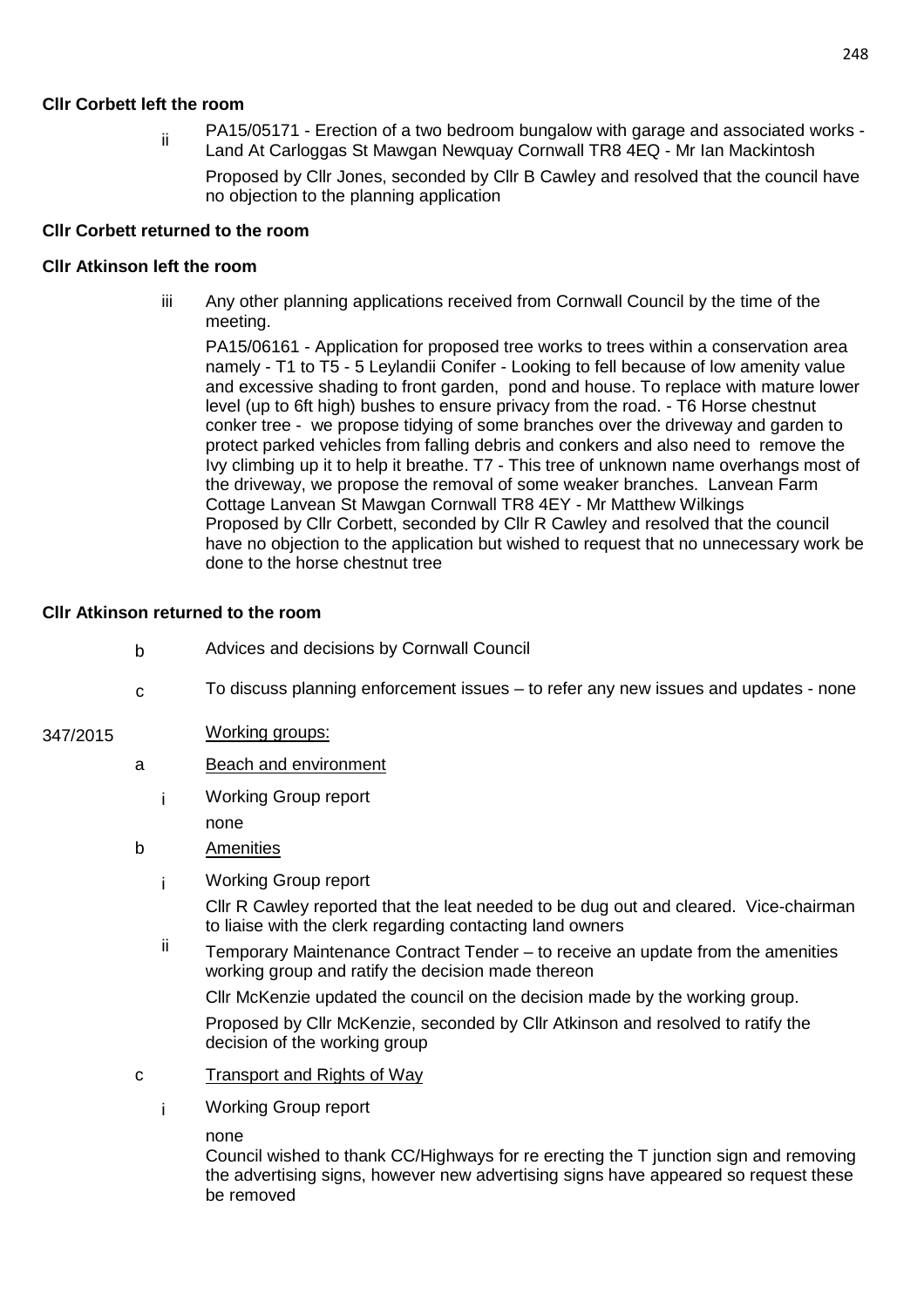| 348/2015 |     | Reports - to receive reports from meetings                                                                                                                                                                                                                                                                                                |  |  |
|----------|-----|-------------------------------------------------------------------------------------------------------------------------------------------------------------------------------------------------------------------------------------------------------------------------------------------------------------------------------------------|--|--|
|          |     | CIIr G Jennings will circulate the airport meeting notes to council                                                                                                                                                                                                                                                                       |  |  |
| 349/2015 |     | To note and discuss if appropriate the correspondence received since the last meeting<br>and any associated actions and expenditure - circulated prior to meeting - none                                                                                                                                                                  |  |  |
| 350/2015 |     | To consider applications for burial memorials – request circulated prior to meeting –<br>Additional inscription for the late Patricia Rawling                                                                                                                                                                                             |  |  |
|          |     | Proposed by Cllr Corbett, seconded by Cllr Atkinson and resolved no objection to the<br>additional inscription                                                                                                                                                                                                                            |  |  |
| 351/2015 |     | To consider and agree purchase of appropriate website maintenance software and any<br>associated actions and expenditure                                                                                                                                                                                                                  |  |  |
|          |     | After discussion, proposed by Cllr Corbett, seconded by Cllr Atkinson and resolved that<br>the clerk, in conjunction with the chairman and vice-chairman, purchase an appropriate<br>website maintenance software up to a cost of £200 + VAT                                                                                              |  |  |
| 352/2015 |     | Pensions regulations – to receive an update from the staffing working group                                                                                                                                                                                                                                                               |  |  |
|          |     | Cllr Atkinson updated the council                                                                                                                                                                                                                                                                                                         |  |  |
| 353/2015 |     | To consider and agree options for the Council's broken down John Deere mower<br>After lengthy discussion, proposed by Cllr Corbett, seconded by Cllr Atkinson and<br>resolved that the council request that Graham's Machinery collect the mower, carry out<br>an assessment, and return the mower for a cost of no more than £81.00 +VAT |  |  |
| 354/2015 |     | To consider and agree options for the Council's old multiplay equipment<br>After lengthy discussion, decided by the council to defer the matter to a future meeting.                                                                                                                                                                      |  |  |
| 355/2015 |     | <b>Mawgan Porth Toilets</b>                                                                                                                                                                                                                                                                                                               |  |  |
|          | T   | To receive an update from CIIr Mullard                                                                                                                                                                                                                                                                                                    |  |  |
|          |     | Councillor Mullard updated the council on the work done and information obtained<br>regarding the toilets. Cllr Mullard suggested that herself, other councillors and<br>members of Stomp could make a business plan                                                                                                                      |  |  |
|          | ij. | To consider and agree the councils response to Cornwall Council in reply to their<br>request for the 'Parish Councils formal intentions' regarding the toilets                                                                                                                                                                            |  |  |
|          |     | After lengthy discussion, the Chairman suspended standing order 3 e for this item only<br>to allow CC CIIr Fitter to address the council which he did.                                                                                                                                                                                    |  |  |
|          |     | Proposed by Cllr McKenzie, seconded by Cllr Corbett and resolved that the council<br>respond to CC that – While the Parish Council support in principle the fact that the<br>toilets remain open, without financial figures the Parish Council is unable to make a<br>formal decision                                                     |  |  |